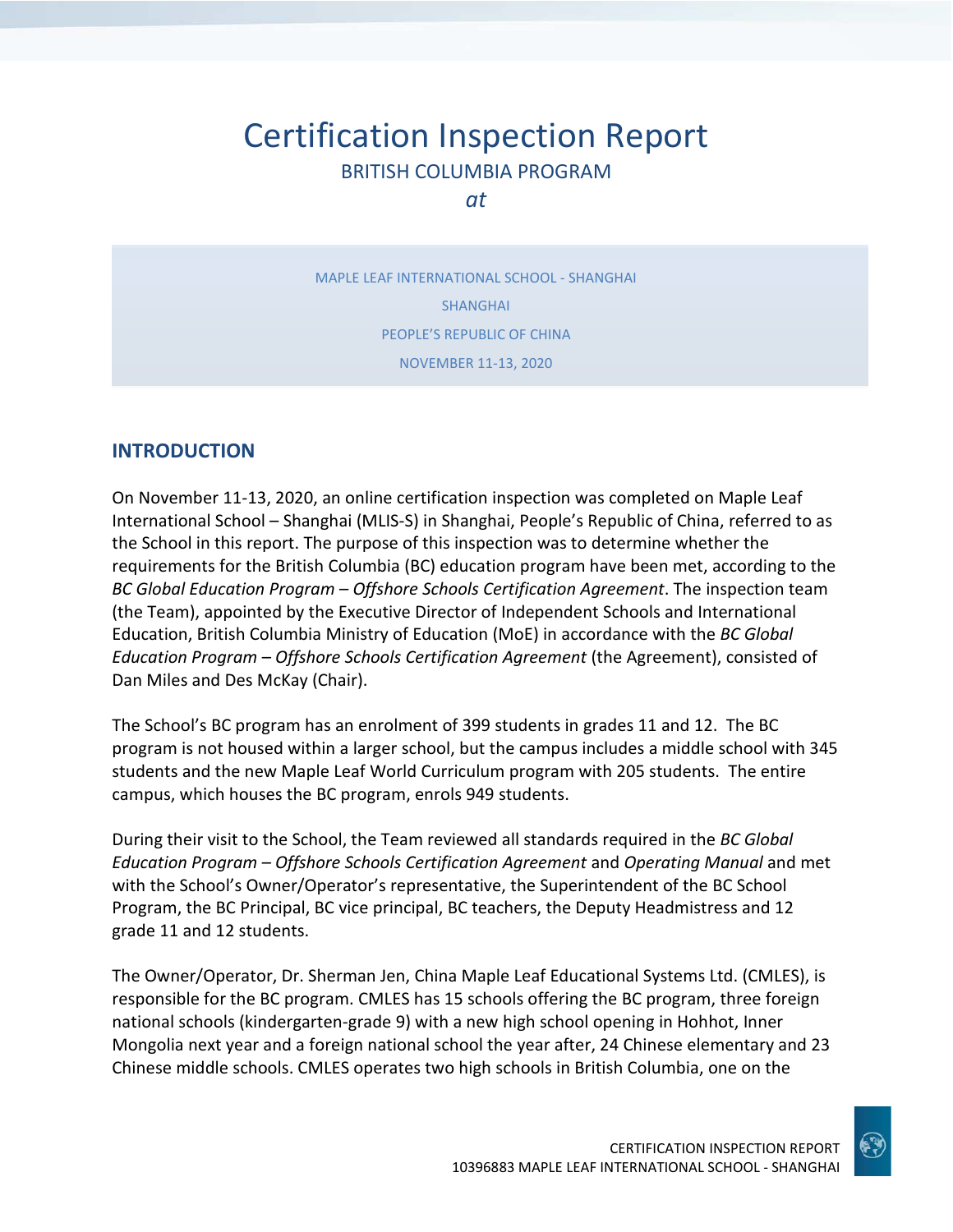campus of Thompson Rivers University in Kamloops and the other on the campus of Kwantlen Polytechnic University in Richmond. CMLES also has a high school at Lakehead University in Ontario.

As with all BC offshore schools, the CMLES has had to overcome a tsunami of COVID-19 related challenges at all levels of the organization; however, the Maple Leaf system's strategic plan is to continue expanding in China and abroad. A new high school has been opened in Southern Australia, and CMLES has just purchased a GCE A Level school in Kuala Lumpur with 1500 students, and an IB school in Singapore with 3100 students.

The CMLES educational philosophy is based on the belief that through blending the best of the innovations and higher level thinking western educational model with the cultural richness and discipline of the traditional Chinese educational model, students will be best prepared to meet the challenges of living and working in a more internationalized society.

The Team would like to thank Maple Leaf International School - Shanghai for its hospitality, cooperation and preparedness for the virtual inspection visit.

| The School has satisfactorily addressed requirements contained in the previous inspection<br>report. |                                            |                               |                   |
|------------------------------------------------------------------------------------------------------|--------------------------------------------|-------------------------------|-------------------|
| $\boxtimes$ Requirement<br>Met                                                                       | $\Box$ Requirement<br><b>Partially Met</b> | $\Box$ Requirement<br>Not Met | Not<br>Applicable |
| Comment:<br>The School had no requirements in its 2019/20 inspection report.                         |                                            |                               |                   |

### **BUSINESS PLAN 1.0**

**The Owner/Operator has submitted a business plan to the BC Ministry of Education, confirming the sustainability of the program.**  $\Box$  Requirement Met ☒ Requirement Partially Met  $\Box$  Requirement Not Met Comment: The Team has been advised by the Ministry that the 2020/21 Certification Agreement between China Maple Leaf Education Systems and the Ministry of Education is in process. The BC program currently has 399 students in grades 11 and 12 and will be phased out as of June 30, 2022. CMLES has committed to providing a robust graduation program as it transitions to its Maple Leaf World Curriculum School and will continue to offer a full range of grade 11 and 12 courses for BC program students. This will be accomplished, in part, by creating teaching assignments that span the BC program and the World Curriculum Program.

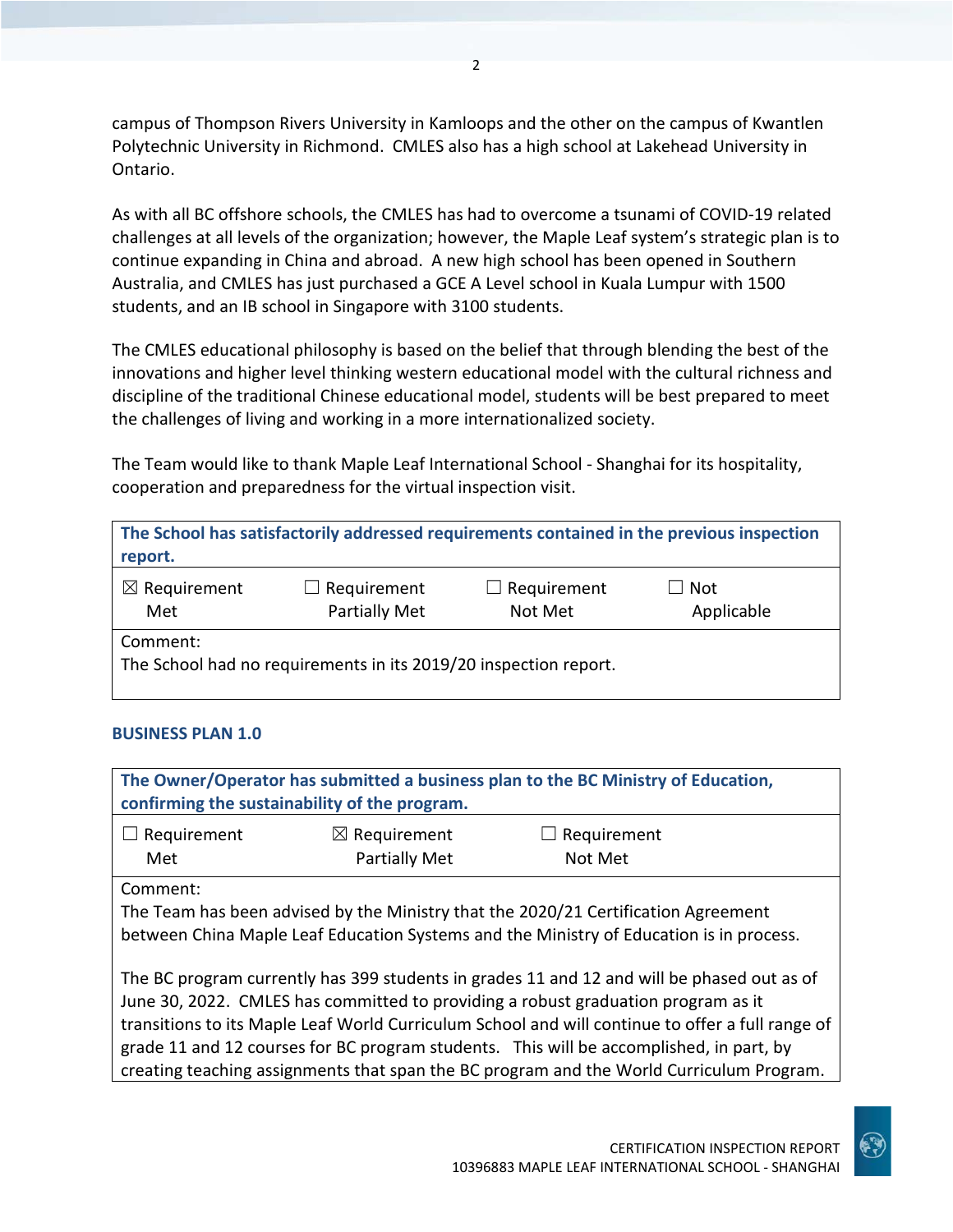However, MLIS-Shanghai recognizes that some students entering grade 11 this current year will not be able to meet graduation requirements by June 30, 2022; therefore, a number of interventions have been put in place to support these students including:

- meeting with parents to keep them informed regarding their child's progress toward graduation;
- providing summer school courses for students requiring graduation credits and support;
- continuing to offer some grade 10 courses when the World Curriculum program has been implemented; and
- parents of students who are unable to meet graduation requirements must sign a letter acknowledging their child will be transitioned into the Maple Leaf World Curriculum program after June 30,2022 and receive a Maple Leaf diploma.

In addition to curricular support, CMLES has also worked with universities and other postsecondary institutions to offer university fairs for its students and parents. The November fair will see 112 universities recruiting CMLES students, the highest number to date.

Commendation:

CMLES and the School are to be commended for their commitment to maintaining a robust BC program as it transitions to the Maple Leaf World Curriculum.

The School is to be commended for creating a "Grad Checker" for students to keep track of their progress toward graduation.

### **INSPECTION CATALOGUE 2.0**

| 2.02 The Owner/Operator meets all requirements as set forth in the BC Global Education<br>Program Offshore Schools Certification Agreement (the Agreement). |  |  |  |
|-------------------------------------------------------------------------------------------------------------------------------------------------------------|--|--|--|
| $\boxtimes$ Requirement<br>$\Box$ Requirement<br>$\Box$ Requirement<br>Partially Met<br>Met<br>Not Met                                                      |  |  |  |
| Comment:<br>The Owner/Operator meets all requirements as set forth in the BC Global Education Program<br>Offshore Schools Certification Agreement.          |  |  |  |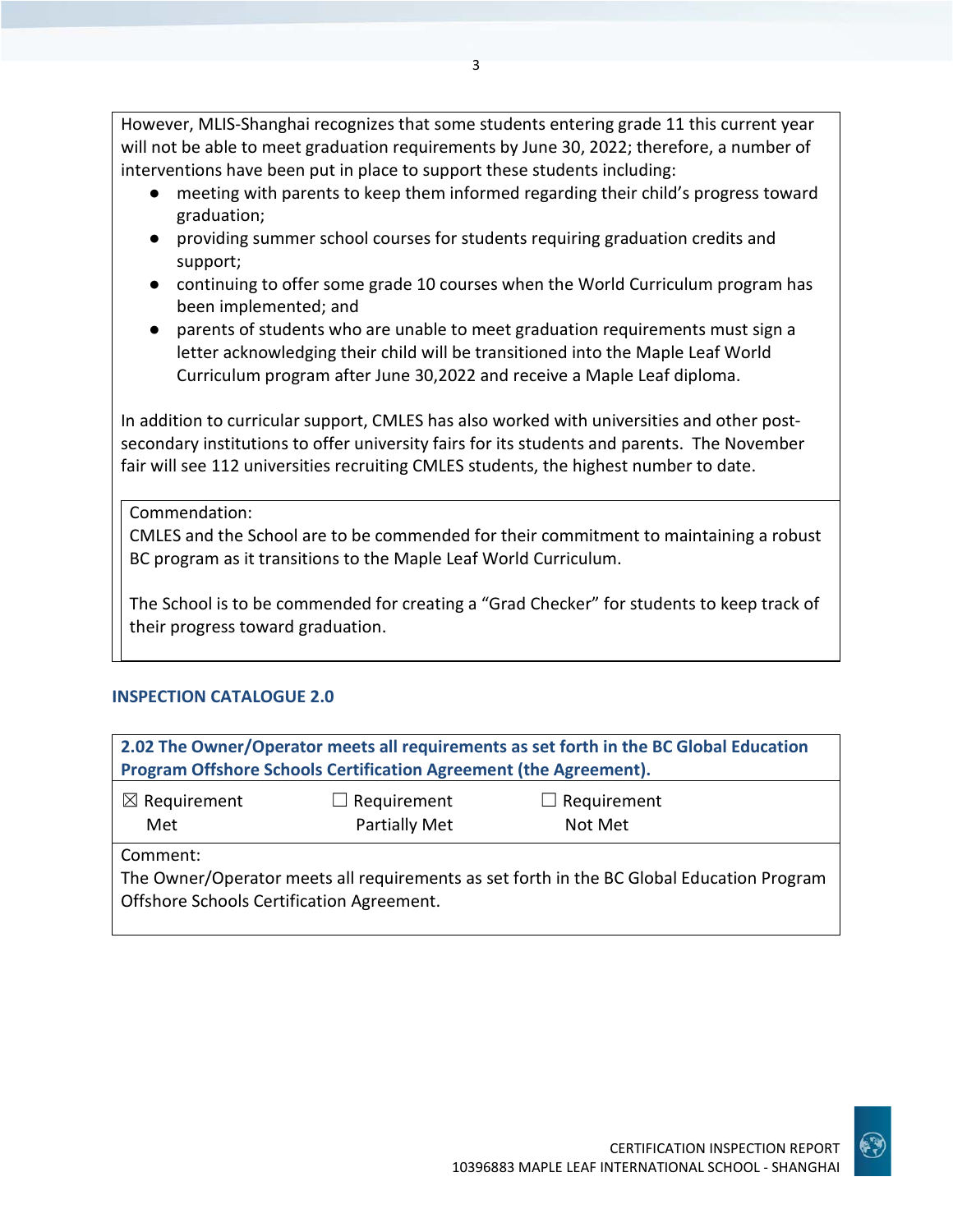| 2.03 The Owner/Operator has written approval from the appropriate government entity to |
|----------------------------------------------------------------------------------------|
| operate the offshore school, as outlined in section 5.03 of the Agreement.             |

4

| $\boxtimes$ Requirement |
|-------------------------|
| Met                     |

 $\Box$  Requirement Partially Met

 $\Box$  Requirement Not Met

### Comment:

The Team examined inspection approval certificates from the local fire authority, the local municipality for the inspection of the school buildings as well as the certificate to operate the school cafeteria. The Team confirmed that the Owner/Operator is meeting the requirements set forth in the Agreement and has the appropriate permits and licensing in place to operate the MLIS-Shanghai school. The following license and permit were made available to the Team in both English and Mandarin:

- Voluntary School Run-School License of People's Republic of China (junior high and high school) – Education Bureau of Jinshan District
- "Shanghai Certificate of Real Estate Ownership" issued by: -*Shanghai Housing Security & Administration Bureau -Shanghai Land & Resources Administration Bureau*

| 2.04-2.05 The School meets local building, safety and cafeteria codes and regulations. The<br>facilities are deemed to be suitable to support the BC program.                                                                                                                      |                      |             |  |
|------------------------------------------------------------------------------------------------------------------------------------------------------------------------------------------------------------------------------------------------------------------------------------|----------------------|-------------|--|
| $\boxtimes$ Requirement                                                                                                                                                                                                                                                            | $\Box$ Requirement   | Requirement |  |
| Met                                                                                                                                                                                                                                                                                | <b>Partially Met</b> | Not Met     |  |
| Comment:<br>The School has plans in place for an unplanned temporary emergency or permanent closure<br>of the School as well as COVID-19 safety protocols. The Superintendent on behalf of the OSR<br>confirmed that he has reviewed all the plans for accuracy and functionality. |                      |             |  |
| The following safety certificates/documents were made available to the Team:<br>Shanghai Jinshan District Public Safety Fire Department<br>$\bullet$                                                                                                                               |                      |             |  |
| Shanghai Municipality Construction Completion Planning Acceptance Certificate<br>$\bullet$<br>Campus Safety Protection Work Procedures (COVID 19 Protocols)<br>$\bullet$                                                                                                           |                      |             |  |

● Food Business License Valid to October 10, 2021

The School shared with the Team its "Maple Leaf International School-Shanghai Safety Handbook 2020/21", which has detailed lockdown, earthquake and fire drill procedures that are reviewed with and practiced by staff and students. The School also made its Canteen Fire Safety Evacuation Plan document available to the Team.

The Team confirmed that the School has scheduled fire and earthquake drills each semester in addition to the drills scheduled by the Chinese administration for the entire campus. Scheduled dormitory drills occur in the evenings and way-finding signage is posted around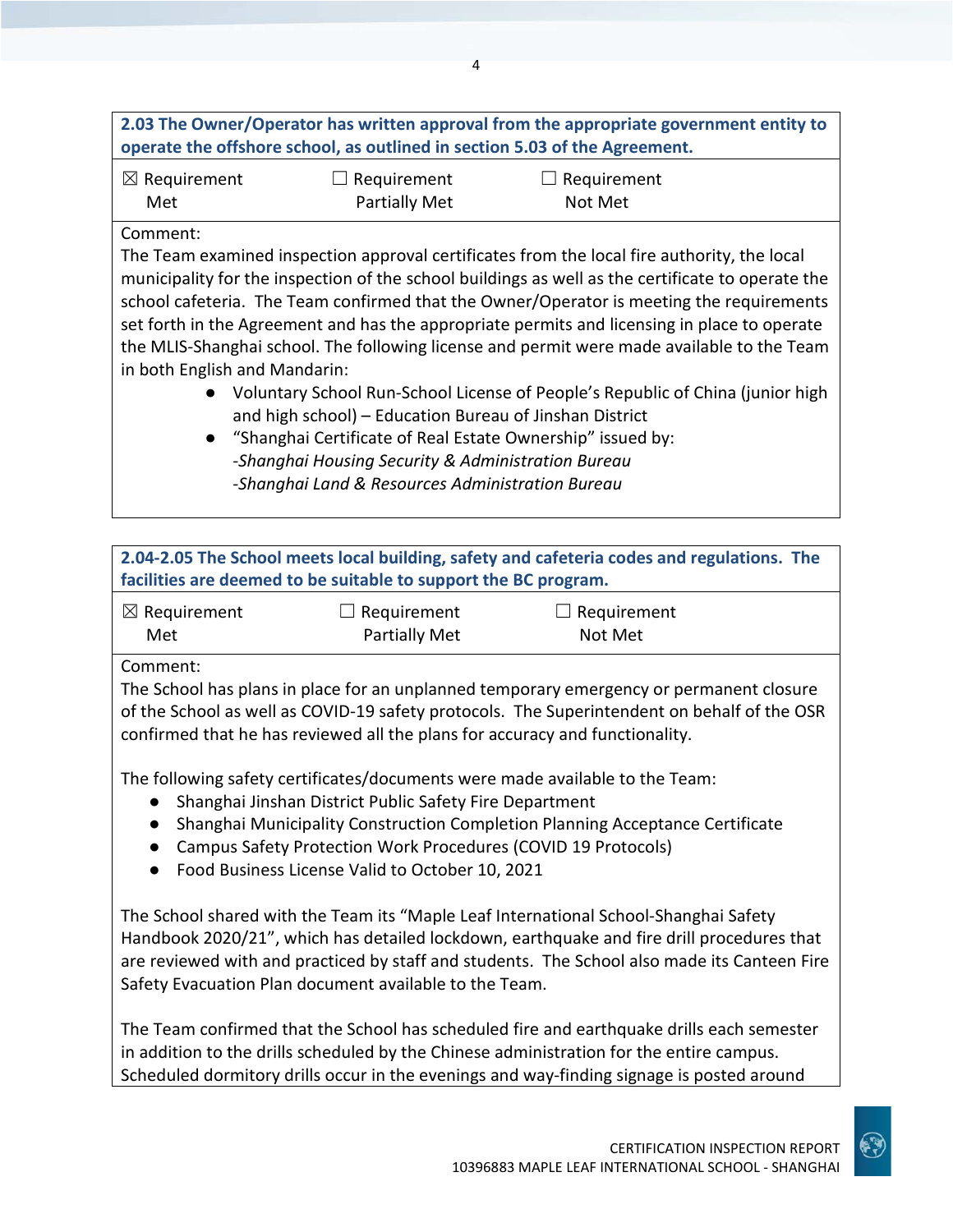the School indicating what to do and where to go in the event of a school emergency evacuation. COVID-19 signage indicating the need for social distancing and hand washing is also prominent throughout the school.

MLIS-Shanghai has instituted COVID-19 safety response protocols that in part have been mandated by Chinese government agencies and the Shanghai Education Bureau. At the height of the COVID-19 emergency MLIS-Shanghai response protocols and expectations included the following:

- Only students and staff are allowed onto the campus.
- Approved visitors must undergo thermal temperature scanning, wear a mask and be officially escorted while on campus.
- Mandatory QR Code and thermal temperature scanning for everyone entering the campus.

(Contact tracing is conducted through cell phone QR Code scanning. GREEN means clear, YELLOW means travel has occurred to a region that has since been declared a risk, and RED means travel has occurred to a high-risk region. If a YELLOW or RED reading occurs, entry to the campus is denied and COVID testing is mandatory.).

- Thermal scans three times a day and readings recorded in a logbook.
- Everyone entering the campus must wear a mask, however, once on campus wearing a mask is optional.
- Campus disinfecting procedures for washrooms, halls, offices and classrooms.
- Setting up isolation rooms in the event a student or staff member demonstrates COVID-19 symptoms.
- Seating arrangements for classrooms.
- Staggered dormitory and student break schedules.
- Emergency treatment procedures.

At the time of writing this report, campus COVID-19 response security measures have been relaxed somewhat. Staff are not required to produce their QR code to security at the gate or undergo thermal temperature scanning; however, visitors must be approved, wear masks and have their temperature scanned. Should a COVID-19 case occur anywhere in the region of the School emergency protocols will be re-instated effective immediately by the Education Bureau.

### Commendation:

The School is to be commended for its safety response planning and COVID-19 protocols.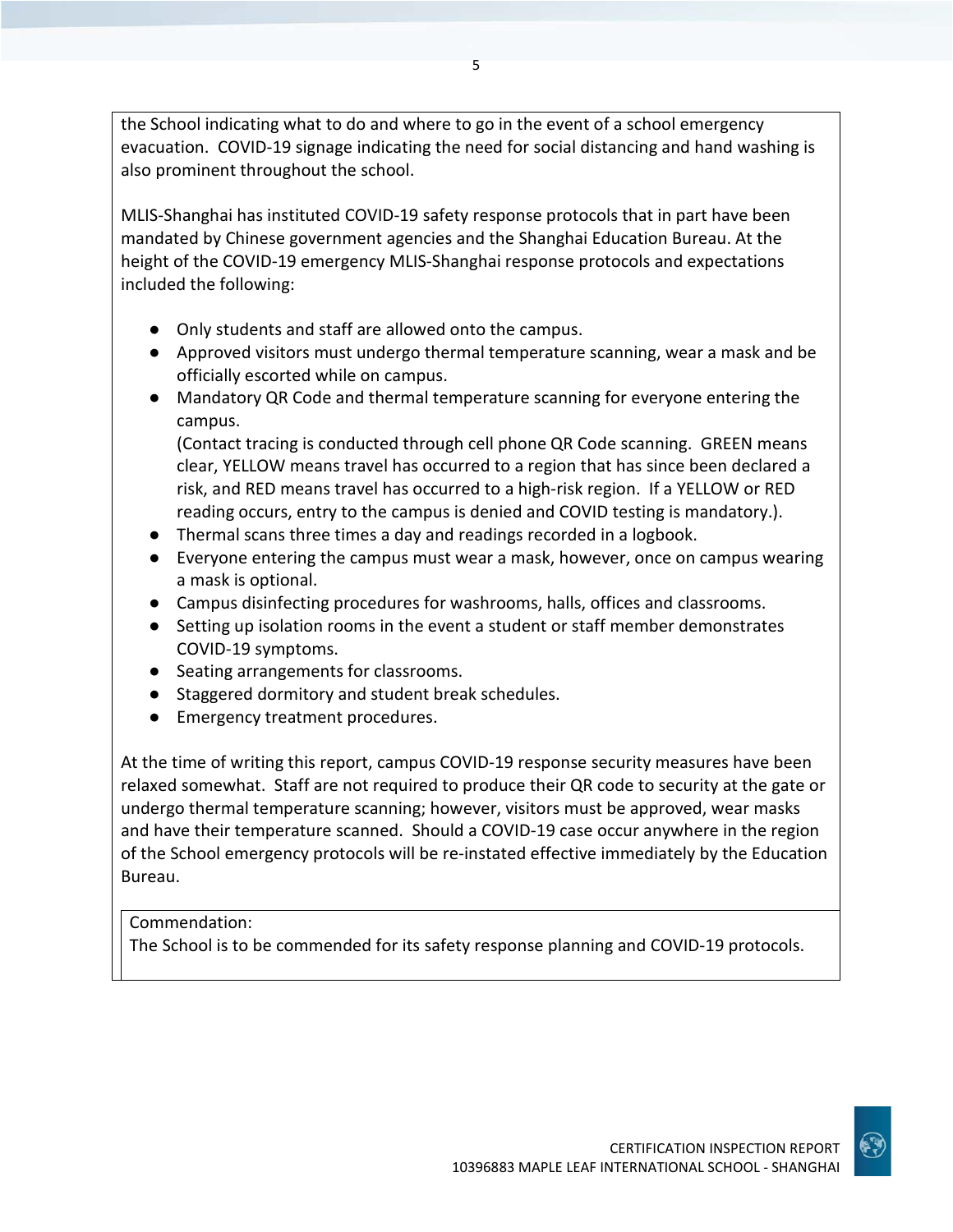| 2.06 Offshore School Representative (OSR) - The Owner/Operator must appoint an<br>individual to act as offshore school representative. This individual must be confirmed by<br>the province and must meet all of the requirements set out in section 14 of the Agreement.                                                                                                                                                                                                                                                                                                                                                                                                                                                                                    |                                            |                                                                                           |  |
|--------------------------------------------------------------------------------------------------------------------------------------------------------------------------------------------------------------------------------------------------------------------------------------------------------------------------------------------------------------------------------------------------------------------------------------------------------------------------------------------------------------------------------------------------------------------------------------------------------------------------------------------------------------------------------------------------------------------------------------------------------------|--------------------------------------------|-------------------------------------------------------------------------------------------|--|
| $\boxtimes$ Requirement<br>Met                                                                                                                                                                                                                                                                                                                                                                                                                                                                                                                                                                                                                                                                                                                               | $\Box$ Requirement<br><b>Partially Met</b> | Requirement<br>Not Met                                                                    |  |
| Comment:<br>The Superintendent represented the OSR during the inspection. While he was unable to be<br>at the School due a COVID-19 incident in the Shanghai area, his virtual attendance at every<br>meeting and availability throughout the inspection was very helpful and much appreciated.                                                                                                                                                                                                                                                                                                                                                                                                                                                              |                                            |                                                                                           |  |
| Commendation:<br>MLIS-Shanghai through this inspection.                                                                                                                                                                                                                                                                                                                                                                                                                                                                                                                                                                                                                                                                                                      |                                            | The Superintendent is to be commended for his presence, support and commitment to         |  |
|                                                                                                                                                                                                                                                                                                                                                                                                                                                                                                                                                                                                                                                                                                                                                              |                                            |                                                                                           |  |
| catalogue for offshore schools.                                                                                                                                                                                                                                                                                                                                                                                                                                                                                                                                                                                                                                                                                                                              |                                            | 2.07 The Principal meets the requirements as outlined in section 2.07 of the inspection   |  |
| $\boxtimes$ Requirement<br>Met                                                                                                                                                                                                                                                                                                                                                                                                                                                                                                                                                                                                                                                                                                                               | Requirement<br><b>Partially Met</b>        | Requirement<br>Not Met                                                                    |  |
| Comment:<br>The Principal meets all the requirements as outlined in section 2.06 of the inspection<br>catalogue for offshore schools. She has been an educator for 26 years and during that time<br>has held a number of administrative positions in the BC public school system as well as the<br>China Maple Leaf Education system. She was in instructor in the Okanagan College<br>Continuing Studies program in Vernon, BC and for the past five years the principal of three<br>schools in the CMLES system: MLIS High School, Dalian Girls Campus, MLIS-Zhenjiang, and as<br>of September 2020, MLIS-Shanghai.<br>The Principal has a M.Ed. in Leadership Studies from the University of Victoria and a COQ<br>Non-Expiring Professional certificate. |                                            |                                                                                           |  |
|                                                                                                                                                                                                                                                                                                                                                                                                                                                                                                                                                                                                                                                                                                                                                              |                                            | 2.08 The School meets the administrative support requirements as outlined in section 2.08 |  |
| of the inspection catalogue for offshore schools.                                                                                                                                                                                                                                                                                                                                                                                                                                                                                                                                                                                                                                                                                                            |                                            |                                                                                           |  |
|                                                                                                                                                                                                                                                                                                                                                                                                                                                                                                                                                                                                                                                                                                                                                              |                                            |                                                                                           |  |

Partially Met

The School has a 1.0 Principal, .5 vice-principal and .5 education coordinator that have been combined to a 1.0 vice principal, .5 academic advisor, 1.0 Foreign Affairs Secretary and a 1.0 BC program secretary. Due to COVID-19 related issues, the administration and academic

Met

Comment:

Not Met

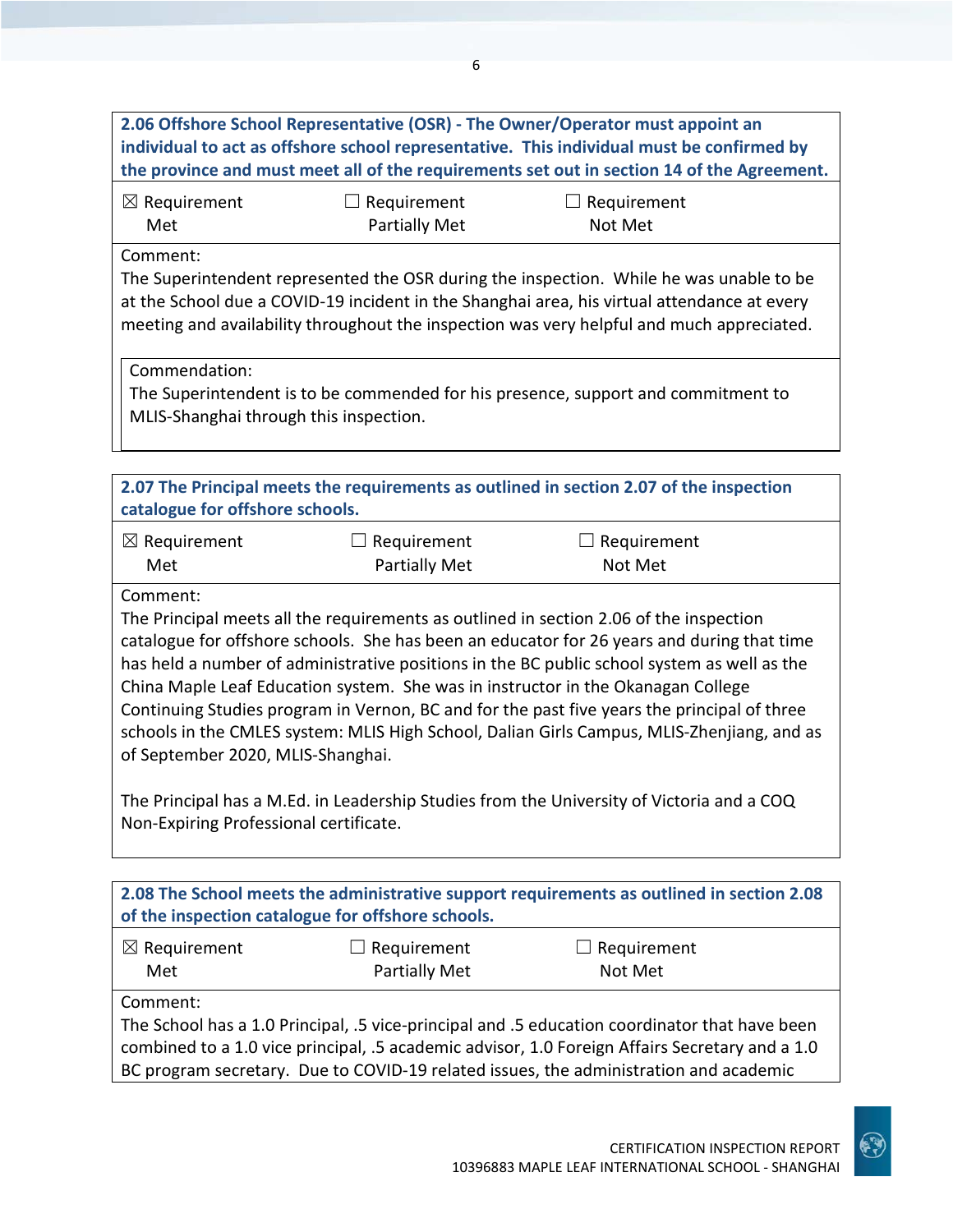advisor all have teaching responsibilities. The Principal shared with the Team that 2020 has been a challenging year for MLIS-Shanghai. She is the third principal in three years, and there has been a very significant turnover of teaching and support staff. This has been compounded by COVID-19 related issues around hiring, obtaining Chinese visas, and getting documentation to support teacher certification applications.

CMLES also provides support through a network of system curriculum, professional development and technical coordinators and other central office operations departments such as finance and human resources.

The School meets the administrative support requirements as outlined in section 2.07 of the inspection catalogue for offshore schools.

Commendation:

The administration and staff are to be commended for their caring, resilience and flexibility in shielding students and their learning from ongoing COVID-19 related crises.

| 2.09 The School meets the Student Record requirements as outlined in section 2.09 of the |  |
|------------------------------------------------------------------------------------------|--|
| <b>Inspection Catalogue for offshore schools.</b>                                        |  |

| $\boxtimes$ Requirement | $\Box$ Requirement   | $\Box$ Requirement |
|-------------------------|----------------------|--------------------|
| Met                     | <b>Partially Met</b> | Not Met            |

Comment:

The Team randomly selected 20 students, 10 from each grade level, and presented the list to the School's administration just prior to the first morning of the inspection. All 20 files were individually reviewed by the Team using Zoom. Each of the required documents outlined in section 2.08 of the inspection catalogue was verified by the Team, and all files included updated student and parent consent forms in both English and Mandarin.

Commendation:

The Principal and her office staff are to be commended for their record keeping system and preparedness for the virtual review of 20 student files and every teacher file.

| 2.10-2.18 The School meets the teacher certification requirements as outlined in sections<br>2.10-2.18 of the inspection catalogue for offshore schools. |                                                                           |                                                                                            |
|----------------------------------------------------------------------------------------------------------------------------------------------------------|---------------------------------------------------------------------------|--------------------------------------------------------------------------------------------|
| $\Box$ Requirement<br>Met                                                                                                                                | $\boxtimes$ Requirement<br>$\Box$ Requirement<br>Partially Met<br>Not Met |                                                                                            |
| Comment:                                                                                                                                                 |                                                                           | The Team reviewed every teacher file, including the Principal's, using Zoom. Each file was |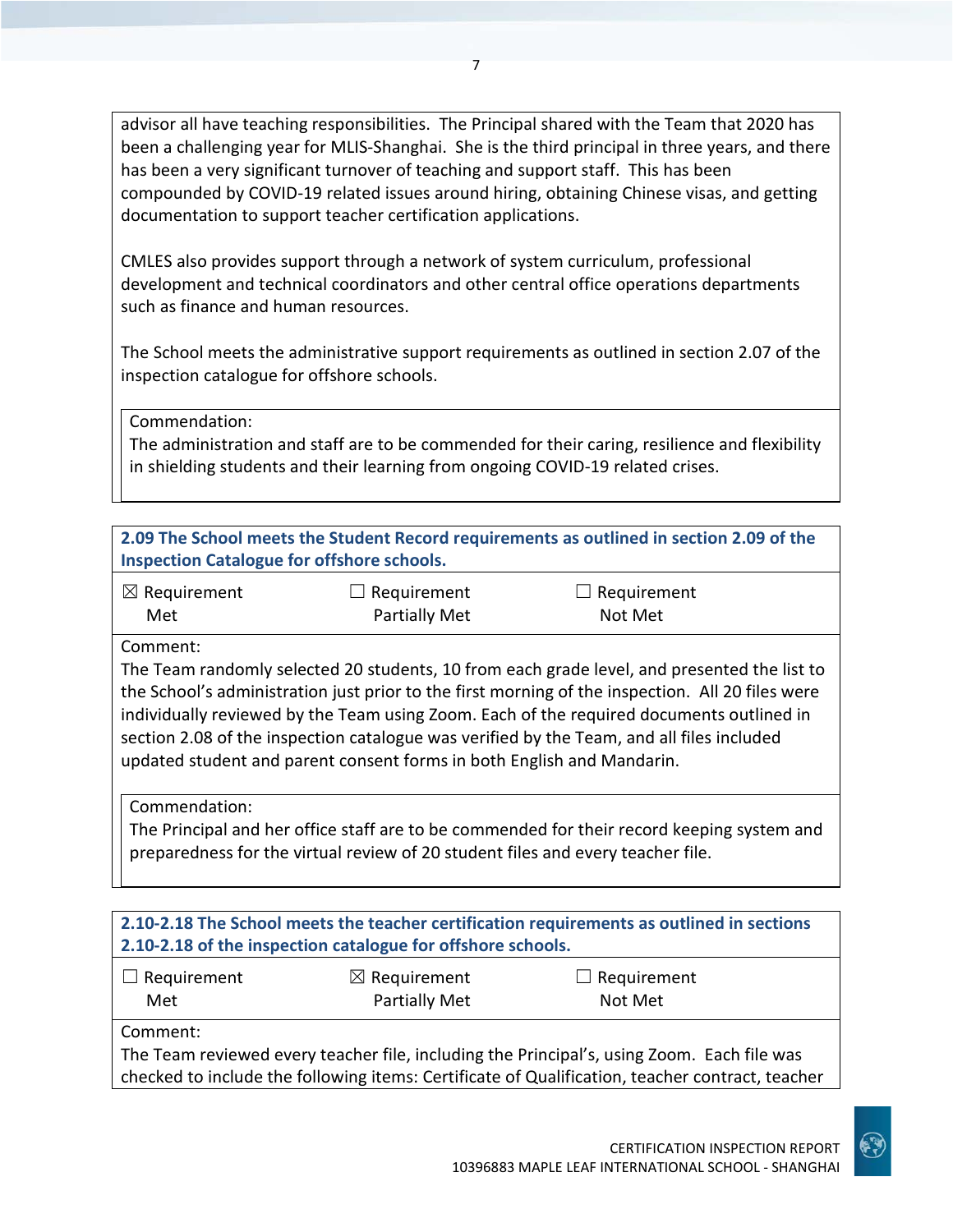evaluations, personal consent form, teacher emergency contact information, and work permit/visa. At the time of writing this report, two teachers are still waiting for visas to return to China and are teaching remotely. The Team also noted that two teachers at the School did not have proper authorization from the BC Ministry of Education (e.g., either a valid BC Certificate of Qualification or Letter of Exemption) and must therefore be immediately replaced by BC-certified teachers.

The Team cannot confirm that all authorized persons under the Agreement possess valid and current certification under the Ministry of Education; two teachers currently do not have a BC Certificate or a Letter of Exemption.The Team has notified the Independent Schools and International Education Branch.

Requirement:

The School must always ensure that only teachers who hold authorized certification from the Teacher Certification Branch or Letters of Exemption from the Ministry of Education teach the BC education program.

| 2.19 The School meets the requirements for curriculum implementation outlined in section |
|------------------------------------------------------------------------------------------|
| 2.19 of the inspection catalogue for offshore schools.                                   |

| $\boxtimes$ Requirement | $\Box$ Requirement   | $\Box$ Requirement |
|-------------------------|----------------------|--------------------|
| Met                     | <b>Partially Met</b> | Not Met            |

Comment:

The Principal explained that under the MoE-Maple Leaf transition strategy, grade 10 students are provided with the ML World School Program in 2020/2021, and grade 11 will be added in 2021/2022, and the first MLWSP graduates will take place in 2022/2023.

Many of the teachers interviewed are new to the school and came from U.S., Jamaica, and South Africa, where the teaching methodologies tend to be more teacher directed. The Department Heads and System Coordinators have been very helpful in supporting teachers new to the BC curriculum transition their teaching methodologies to support inquiry-based learning. The new teachers all expressed that they had the resources and the support they needed to begin teaching the BC program. They were appreciative of the extra time and effort put in by their colleagues to help them. Many of them talked about the curriculum's flexibility permitting high interest activities for students.

The implementation of the updated curriculum has progressed very smoothly largely due to the structured support offered by the System Coordinators, Curriculum Writers and oversight by the Assistant Superintendent of Curriculum and Professional Development.

CMLES continues to rely on effective System Professional Development to ensure that teaching and assessment strategies are consistent with the goals of the BC program.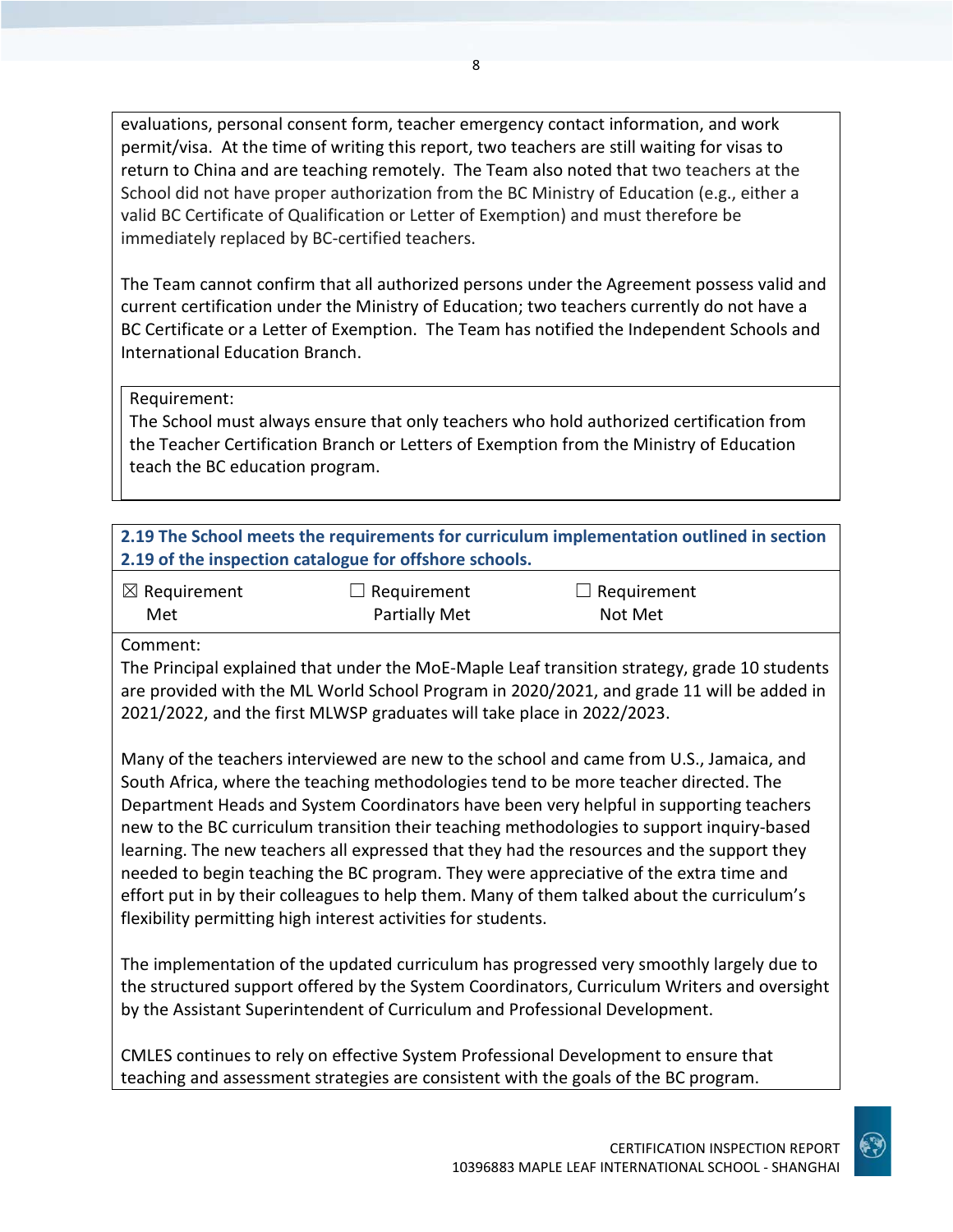Commendation:

The experienced staff are to be commended for the support and mentoring they have provided to the many new teachers.

**2.20 The School meets the requirements for English language assessment and acquisition as outlined in section 2.20 of the inspection catalogue for offshore schools.**

| $\boxtimes$ Requirement | $\Box$ Requirement   | $\Box$ Requirement |
|-------------------------|----------------------|--------------------|
| Met                     | <b>Partially Met</b> | Not Met            |

Comment:

The report presented to the Team indicated that, similar to other Maple Leaf Schools, CMLES has initiated a system approach to assist all schools in improving student achievement in English language proficiency. These initiatives include:

- using the 'ML 3 key English language instructional strategies' for use by all teachers throughout the system;
- incorporating 12 additional English acquisition strategies in curriculum documents to assist teachers in delivering course material in all subject areas;
- including English Literacy strategies in all CMLES schools, and in most cases replacing sustained silent reading (SSR) reading;
- using computer-assisted English learning for individual self-study (memrise.com);
- implementing a 20-minute structured homeroom to focus on sustained silent reading of English novels;
- using Maple Leaf vocabulary books which teach the GWL and AWL word families to students;
- providing ongoing professional development in the area of ESL teaching strategies;
- providing additional academic supports to students at risk through school-based teams, and success room programs; and
- using Vocabulary.com to increase vocabulary development specific to curriculum content.

Students entering CMLES BC program schools undergo an English proficiency test to ascertain the level of ELL support they will need. All designated ELL students are tested at designated times throughout the year to monitor growth. Students in the grade 12 BC High School program take a system-wide common English Studies 12 exam.

Teacher interviews confirmed that CMLES provides all teachers instruction in the 12 teaching strategies which provide support on a daily basis for English language learners. Videos and instructional materials for the 12 teaching Strategies are available to all teachers on the

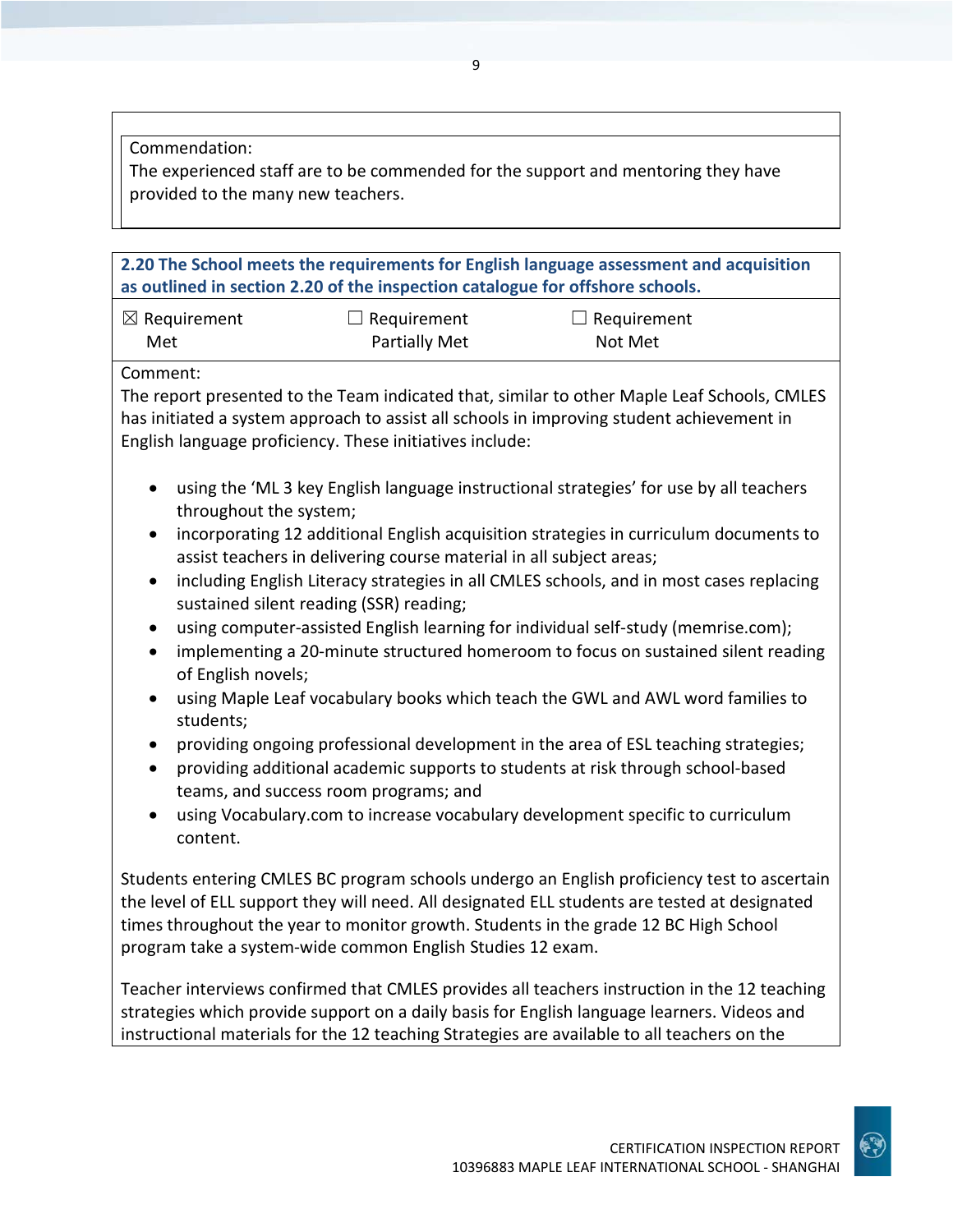Training Hub and in the Canvas Teacher course. Teachers felt well supported in their ELL assessments.

| 2.21(a-e) The School meets the course credit requirements (equivalency, challenge,<br>exemptions and BAA courses) as outlined in section 2.21 (a-e) of the inspection catalogue<br>for offshore schools.                                  |                                     |                               |  |
|-------------------------------------------------------------------------------------------------------------------------------------------------------------------------------------------------------------------------------------------|-------------------------------------|-------------------------------|--|
| $\boxtimes$ Requirement<br>Met                                                                                                                                                                                                            | $\Box$ Requirement<br>Partially Met | $\Box$ Requirement<br>Not Met |  |
| Comment:<br>The School follows procedures and maintains records that align with the International<br><b>Student Graduation Credit Policy.</b>                                                                                             |                                     |                               |  |
| The School offers three BAA courses:<br>Psychology 12<br>$\bullet$<br>Teacher Assistant 11/12.<br>$\bullet$                                                                                                                               |                                     |                               |  |
| The course overviews have been updated by CMLES to reflect the current curricular<br>framework and have the appropriate Ministry approvals.                                                                                               |                                     |                               |  |
|                                                                                                                                                                                                                                           |                                     |                               |  |
| 2.21(f-g) The School meets the course overview/course planning requirements as outlined<br>$\mathcal{L}$ of the final policies of $\mathcal{L}$ is a second controlled to the final control of the set of $\mathcal{C}$ and $\mathcal{L}$ |                                     |                               |  |

**in Schedule B Part I, 2. (e) of the Agreement; namely, that all BC program courses offered in the School meet or exceed the ministry learning outcomes/learning standards identified in the educational program guides for each course.**

| $\boxtimes$ Requirement | $\Box$ Requirement   | $\Box$ Requirement |
|-------------------------|----------------------|--------------------|
| Met                     | <b>Partially Met</b> | Not Met            |

Comment:

The Principal shared the teachers' planning binders with the Team via the School SharePoint. This provided evidence of the planning and assessments that went along with the class activities that were described in the interviews.

The course overviews for all grades 11 and 12 curricula have been updated to reflect the current curriculum frameworks using a template provided by CMLES. The course overviews were complete and aligned with the new curriculum, with all competencies clearly identified along with the First Peoples Principles of Learning.

The Team conducted interviews with individual teachers to review and discuss planning and assessment. There was evidence of short- and long-term planning that included content, teaching strategies, evaluation and assessment methods linked to BC curriculum. The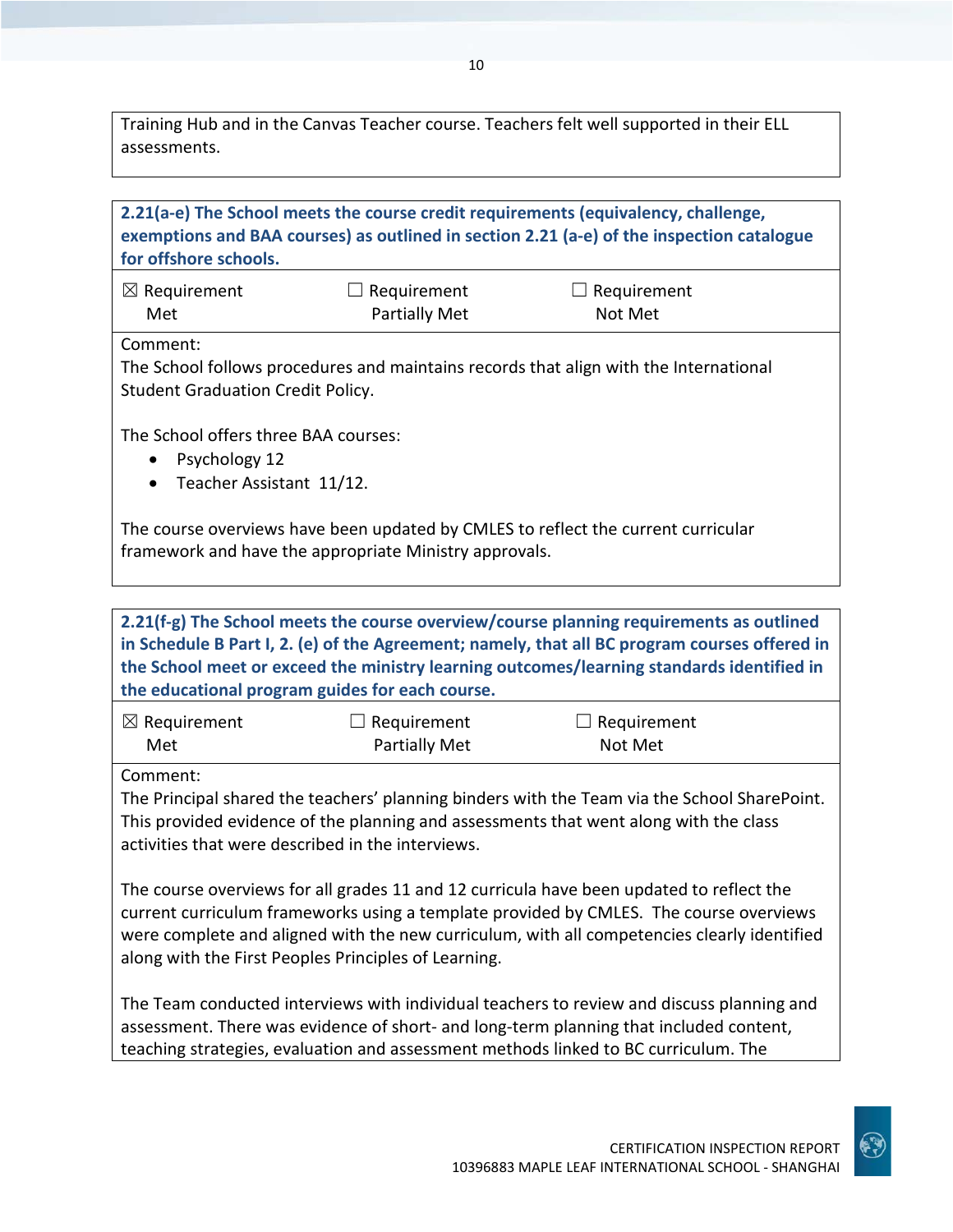planning documents also indicated that students are exposed to a variety of learning experiences and that English language development was consistently addressed.

11

During the virtual inspection, students who were interviewed confirmed that they get to demonstrate their learning in a variety of ways and that there were considerable opportunities for active engagement.

Commendation:

The department heads are to be commended for the flexible support they give to their teams ranging from structured content and assessment for new teachers to providing opportunities for creativity and passion for more experienced teachers.

**2.22 The School meets the instructional time allotment requirements as outlined in section 4.5 of the inspection catalogue for offshore schools, including the requirements set out in sections 1.1 to 6, with the exception of s. 4(5)(b), 4 (6), 5 (8)(a) and (d) and s. 5.3 of Ministerial Order 41/91, the Educational Standards Order, enacted under the Independent School Act.**

| $\boxtimes$ Requirement | $\Box$ Requirement   | $\Box$ Requirement |
|-------------------------|----------------------|--------------------|
| Met                     | <b>Partially Met</b> | Not Met            |

Comment:

The Team verified that the School offers:

- 5.75 hours per day
- 181 days per school year
- 1040.75 instructional hours per year

This exceeds the instructional time allotment requirements.

| 2.23 The School meets the assessment methods requirements as outlined in section 2.23 of<br>the inspection catalogue for offshore schools. |                      |                    |  |  |
|--------------------------------------------------------------------------------------------------------------------------------------------|----------------------|--------------------|--|--|
| $\boxtimes$ Requirement                                                                                                                    | $\Box$ Requirement   | $\Box$ Requirement |  |  |
| Met                                                                                                                                        | <b>Partially Met</b> | Not Met            |  |  |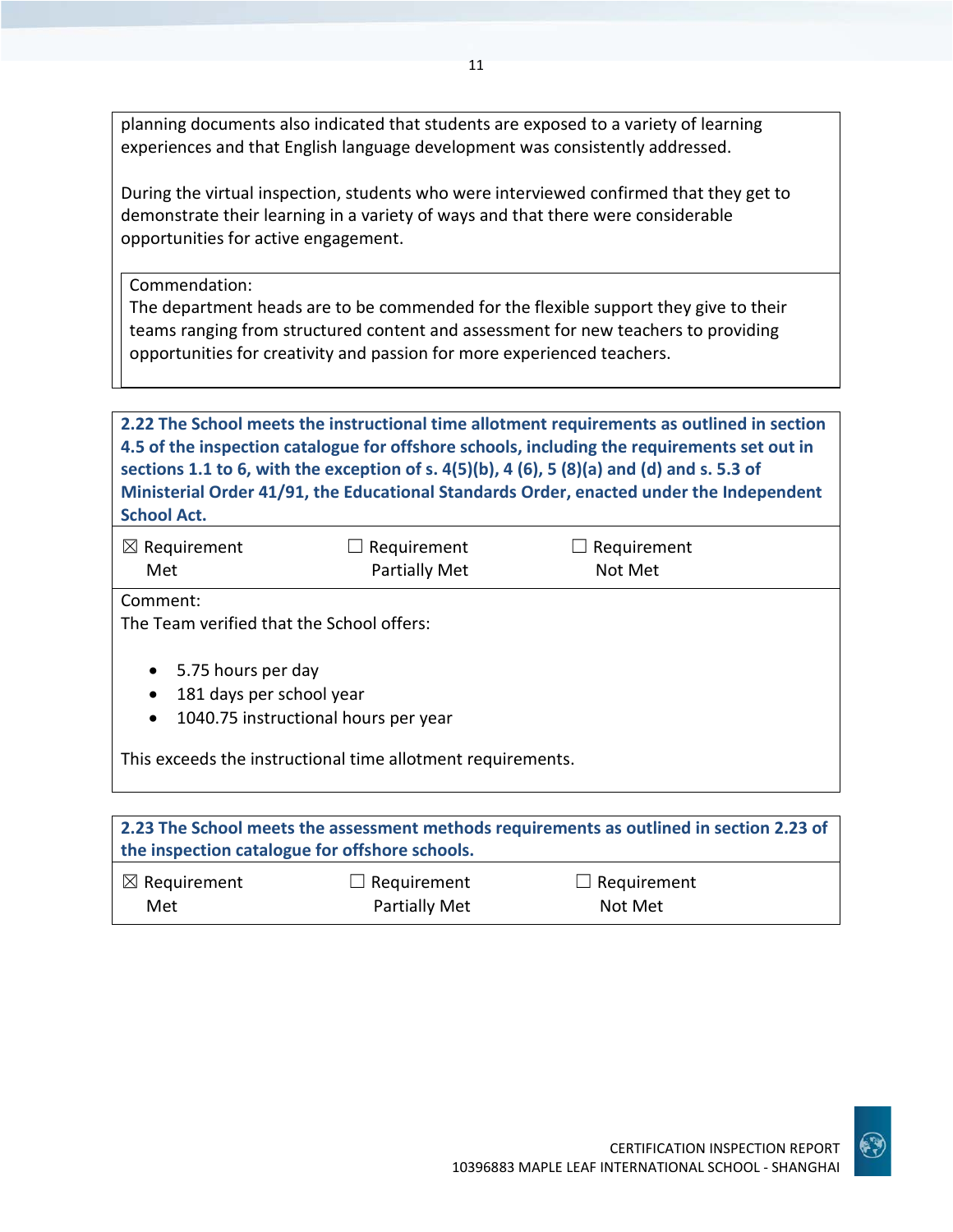Comment:

In conversations with teachers the Team heard a variety of approaches to assessment. Teachers described and produced samples of assessments that met the criteria of the BC curriculum. Course materials and assignments included rubrics so that teachers and students clearly understood expectations and grading.

Through conversations with teachers the Team was told that department heads check grade books and enable meetings between teachers who teach the same course to ensure marking is accurate and consistent. Teachers engage in moderated marking to ensure that standards are the same throughout all subject areas.

Teachers interviewed were grateful for the resources provided for assessment. Team interviews with teachers confirmed that Maple Leaf International Schools offer professional development opportunities to teachers on both formative and summative assessment practices. The administration supports and offers teachers opportunities to find different ways to incorporate both formative and summative assessment into their practice. Artifacts and observed teachers' lesson plans reflect a variety of assessment methods including observation, collection of work, anecdotal notes, self-assessments, projects, and tests. The report confirmed that formative and summative assessments are used by teachers to make informed instructional decisions and work with students to set criteria and learning goals.

Commendation:

The staff are to be commended for the variety of assessment strategies demonstrated in the artifacts shared with the team.

| 2.24 The School meets the learning resources requirements as outlined in section 2.24 of |                    |                    |  |
|------------------------------------------------------------------------------------------|--------------------|--------------------|--|
| the inspection catalogue for offshore schools.                                           |                    |                    |  |
| $\boxtimes$ Requirement                                                                  | $\Box$ Requirement | $\Box$ Requirement |  |

| Met      |  |
|----------|--|
| Comment: |  |

Interviews with teachers confirmed that they have resources and access to the technology and print that they need.

Partially Met

The report confirms that over the last few years, the library has steadily built up a larger catalogue of books, textbooks, magazines, and teacher resources.

The School reported the creation of a positive library environment where students feel comfortable to come work, study or read and relax. After school there are often teachers in the library who help and support students who have questions or who are seeking extra help.

Not Met

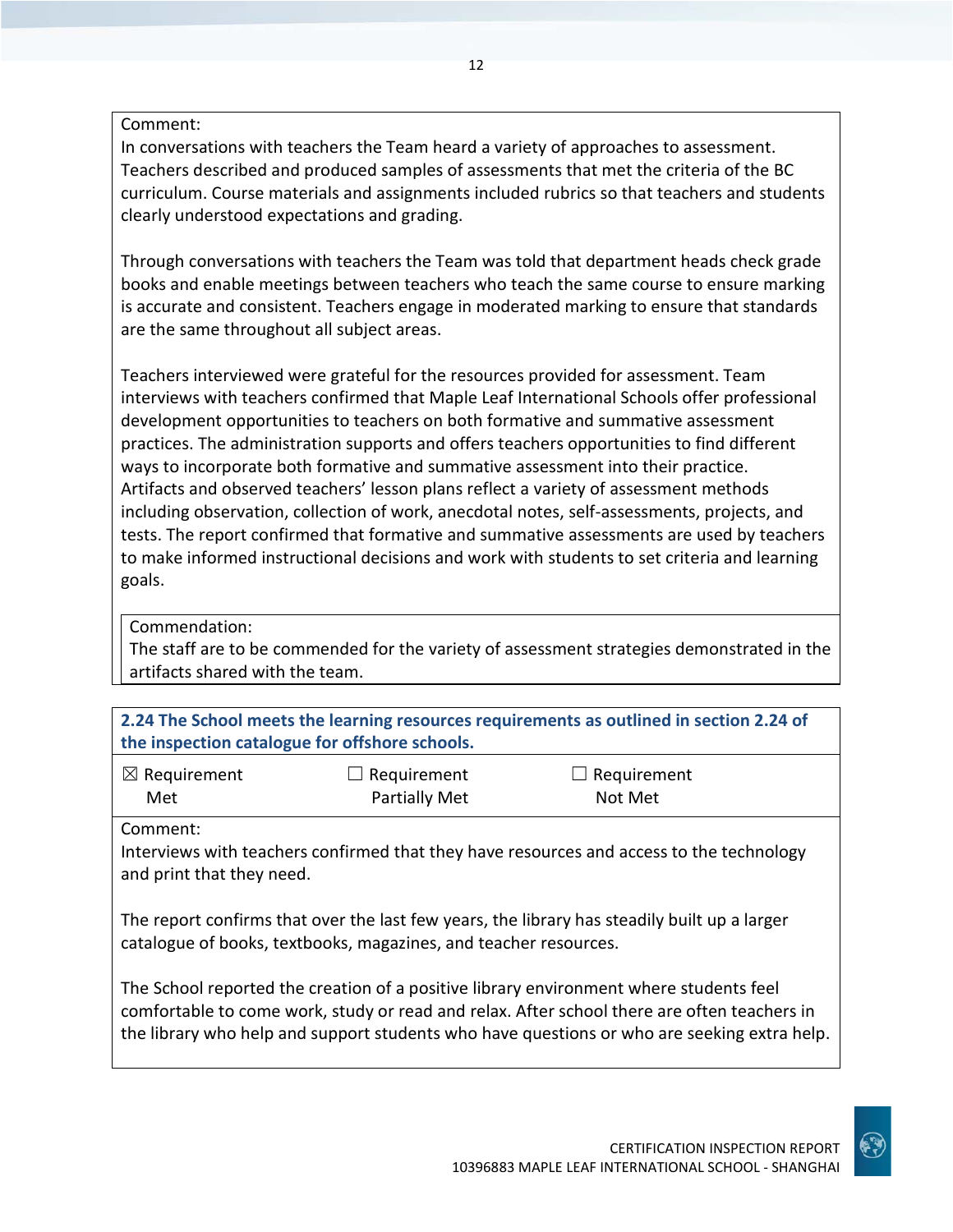The report confirmed that the School has two dedicated computer labs where classes take place and where students can use more specialized software. CMLES is using the Canvas Learning Management System to provide online classes during the pandemic lockdown. Teachers who have not been able to return to China are using Canvas to teach online. It is also a very effective tool for having students submit their assignments, and check for plagiarism. The staff also reported that Vocabulary.com was added, an online tool to help students learn subject relevant vocabulary.

The staff explained that each year the school participates in the system budgeting process. Input provided by the BC program includes identification of print and digital resources to support curriculum implementation. A transition away from print resources to digital resources is part of the ongoing conversations at the school. Clarifying the budget is an annual conversation that impacts what is purchased by the school.

| 2.25 The School meets the student progress report requirements as outlined in section 2.25 |
|--------------------------------------------------------------------------------------------|
| of the inspection catalogue for offshore schools.                                          |
|                                                                                            |

| $\boxtimes$ Requirement | $\Box$ Requirement   | $\Box$ Requirement |
|-------------------------|----------------------|--------------------|
| Met                     | <b>Partially Met</b> | Not Met            |

Comment:

The vice-principal shared with the Team how parents and students have access to the PowerSchool student information system with real-time information about student progress in class and attendance records. Additionally, parents are kept informed through the school WeChat channel and by the school and system website. Also, "I Reports" are sent to parents when there is a concern that the student may fail their course.

In the fourth week of the semester, all teachers ensure that PowerSchool has a record of student progress and attendance to date. Parents are informed about how to access this information. A formal report card at the mid-semester point and at the end of each semester is provided through the PowerSchool system.

| 2.26 The School meets the parent/student handbook requirements as outlined in section<br>2.26 of the inspection catalogue for offshore schools.                                                                                                                                                                                                                                |               |         |  |  |
|--------------------------------------------------------------------------------------------------------------------------------------------------------------------------------------------------------------------------------------------------------------------------------------------------------------------------------------------------------------------------------|---------------|---------|--|--|
| $\boxtimes$ Requirement<br>$\Box$ Requirement<br>$\Box$ Requirement                                                                                                                                                                                                                                                                                                            |               |         |  |  |
| Met                                                                                                                                                                                                                                                                                                                                                                            | Partially Met | Not Met |  |  |
| Comment:<br>The Team reviewed the School's updated 2020/21 parent/student handbook. It contains<br>updated information about the new BC curriculum frameworks and the underpinning<br>philosophy. The handbook is a valuable source of information about the philosophy, policies<br>and procedures of the school, including the policy and procedures for appeals and dispute |               |         |  |  |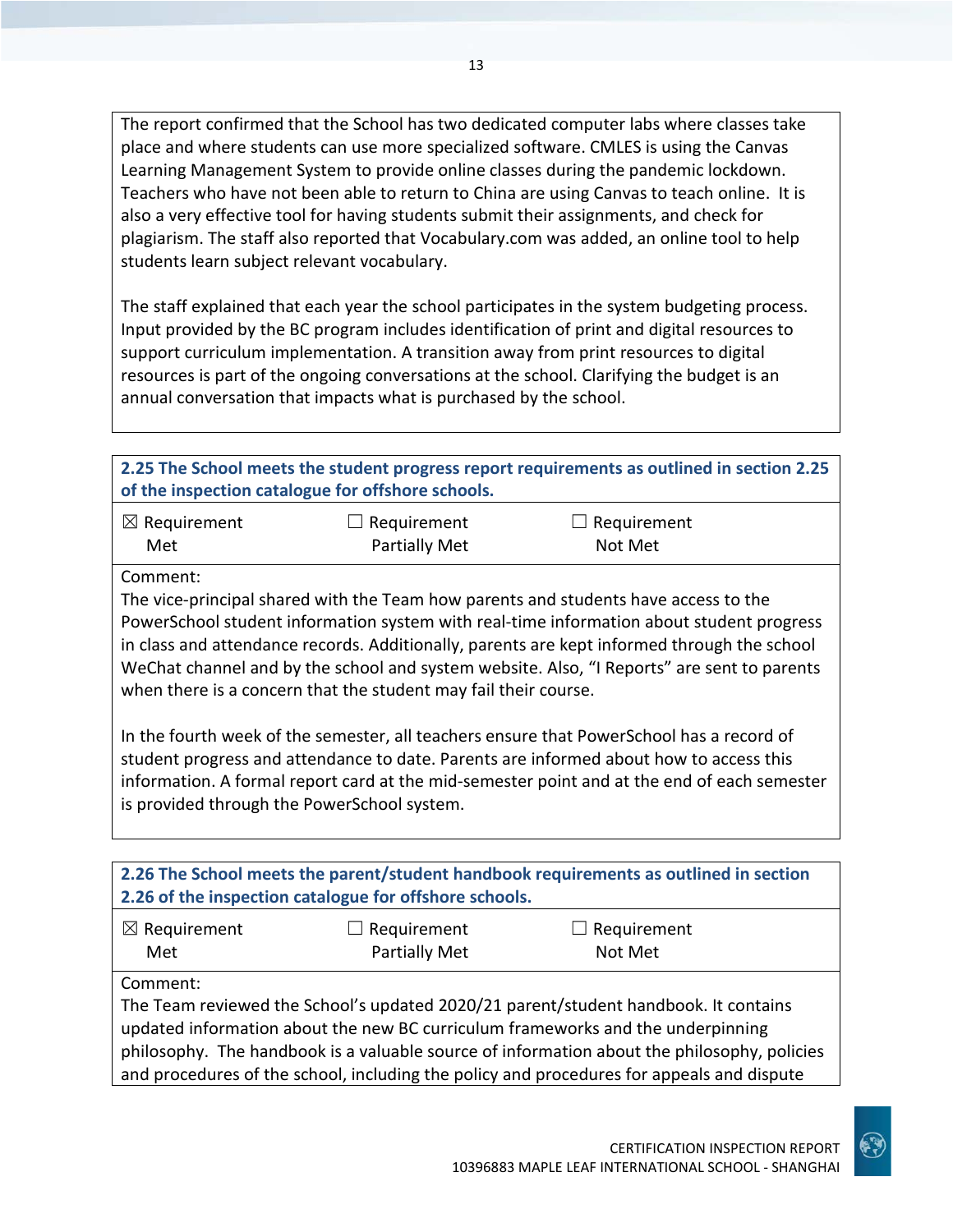resolution. The appropriate sections are also written in both English and Mandarin to facilitate effective communication.

| 2.27 The School meets the teacher handbook requirements as outlined in section 2.27 of<br>the inspection catalogue for offshore schools.                                                                                                                                                                                                                         |                      |                    |            |  |
|------------------------------------------------------------------------------------------------------------------------------------------------------------------------------------------------------------------------------------------------------------------------------------------------------------------------------------------------------------------|----------------------|--------------------|------------|--|
| $\boxtimes$ Requirement                                                                                                                                                                                                                                                                                                                                          | $\Box$ Requirement   | $\Box$ Requirement |            |  |
| Met                                                                                                                                                                                                                                                                                                                                                              | <b>Partially Met</b> | Not Met            |            |  |
| Comment:<br>The teacher handbook is prepared centrally by CMLES and has been updated to reflect the<br>current year. It contains all the required elements as part of the Agreement. The policy<br>regarding the evaluation of teachers was also being adhered to at MLIS-S.                                                                                     |                      |                    |            |  |
| 2.28 The School meets the distributed learning requirements as outlined in section 18 of<br>the Agreement and section 2.28 of the inspection catalogue for offshore schools.                                                                                                                                                                                     |                      |                    |            |  |
| $\boxtimes$ Requirement                                                                                                                                                                                                                                                                                                                                          | $\Box$ Requirement   | $\Box$ Requirement | Not        |  |
| Met                                                                                                                                                                                                                                                                                                                                                              | Partially Met        | Not Met            | Applicable |  |
| Comment:<br>The Team verified that the School offers four courses through distributed learning ( $DL$ ) –<br>Earth Science 11 (1)<br>$\bullet$<br>Foundations of Math 10(1)<br>$\bullet$<br>Career Life Education (2)<br>$\bullet$<br>Career Life Connections (1)<br>$\bullet$                                                                                   |                      |                    |            |  |
| A total of 5 students took these courses, all of which were offered by the prescribed DL<br>provider - Kamloops SD73 Business Company - Global Education. Students are supervised by<br>BC teachers or Administrators during exams. Otherwise, they are supervised by the<br>Librarian/Library assistant during study blocks, or counsellors during night study. |                      |                    |            |  |

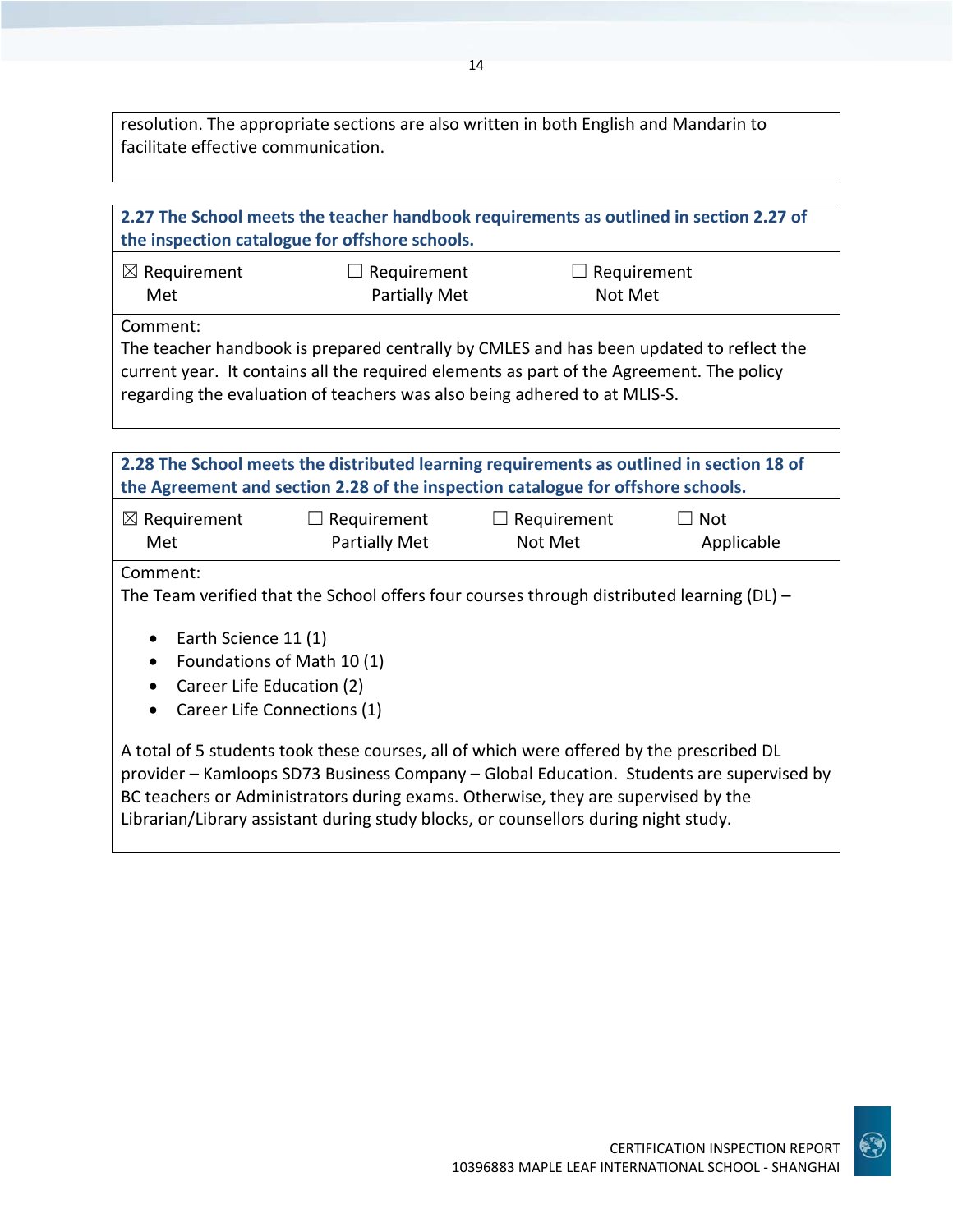## **CONCLUSION**

### **Commendations**

**The Inspection Team wishes to recognize the Owner/Operator, Principal, staff and Offshore School Representative of Maple Leaf International School – Shanghai for:** 

- their commitment to maintaining a robust BC program as it transitions to the Maple Leaf World Curriculum.
- creating a "Grad Checker" for students to keep track of their progress toward graduation.
- its safety response planning and COVID-19 protocols.
- the Superintendent's presence, support and commitment to MLIS-Shanghai through this inspection.
- the administration and staff's resilience and administrative agility in shielding students and their learning from the COVID-19 related crises.
- the Principal and her office staff's record keeping system and preparedness for the virtual review of 30 student files and every teacher file.
- the experienced staff's support and mentoring they have provided to the many new teachers.
- the department heads' flexible support they give to their teams ranging from structured content and assessment for new teachers to providing opportunities for creativity and passion for more experienced teachers.
- the staffs' variety of assessment strategies demonstrated in the artifacts shared with the team.

### **Requirements**

**In order to meet the requirements of the** *BC Global Education Program – Offshore Schools Certification Agreement,* **the Team requires that by January 31, 2021, the Owner/Operator provide the Executive Director of Independent Schools and International Education, responsible for the BC Global Education Program - Offshore Schools, with a plan and timeline for proposed implementation of the following item:**

• The School must always ensure that only teachers who hold authorized certification from the Teacher Certification Branch or Letters of Exemption from the Ministry of Education teach the BC education program.

### **NOTE FROM MINISTRY:**

**The requirement listed above has been addressed to the Ministry's satisfaction. This School remains in good standing for the 2020/21 school year.**